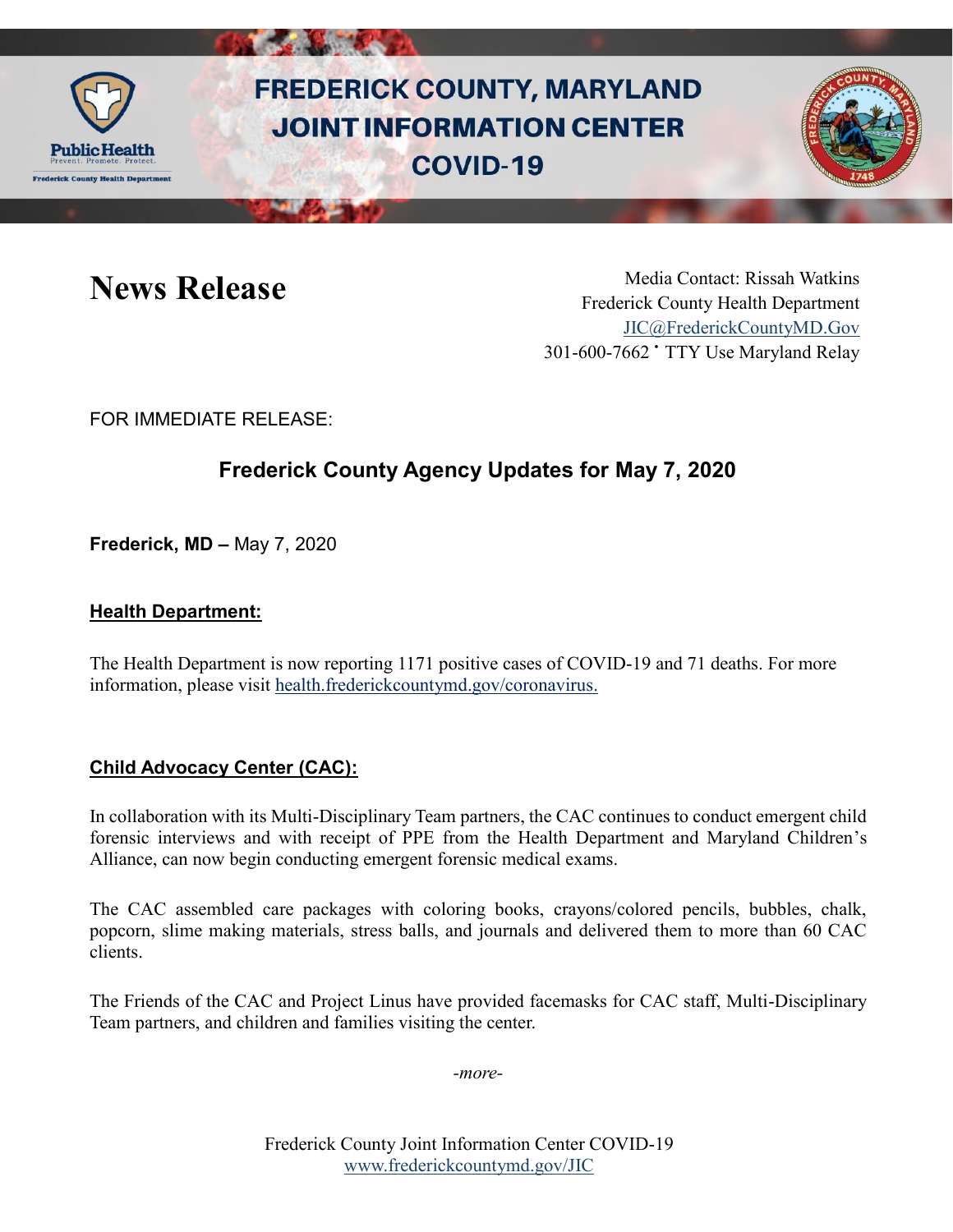

#### **Page 2/JIC**

Virtual programming has increased with the addition of Telehealth services for therapy clients and Trauma-Sensitive Mindfulness, Breath & Movement Skills virtual workshops for FCPS elementary school teachers to help their students learn and practice stress management and coping skills.

The County released a PSA to raise community awareness about how citizens can protect children from maltreatment during the COVID-19 pandemic.<https://www.youtube.com/watch?v=1bhOin3ct4U>

DHS joined the Governor's Office of Crime Prevention, Youth, and Victim Services and the Maryland Children's Alliance to release a PSA to increase awareness of child abuse and resources available during the pandemic.



#### **City of Frederick:**

Yesterday, Governor Hogan expanded the list of safe outdoor activities. After evaluation and discussion with local health officials and safety officers, The City of Frederick Parks and Recreation Department will be making the following operational adjustments with appropriate safety and cleaning measures in place:

 The Clustered Spires Golf Course will open for use on Saturday, May 9, 2020. Please contact the facility at 301-600-1295 for more information on tee times, safety measures, and operations.

*-more-*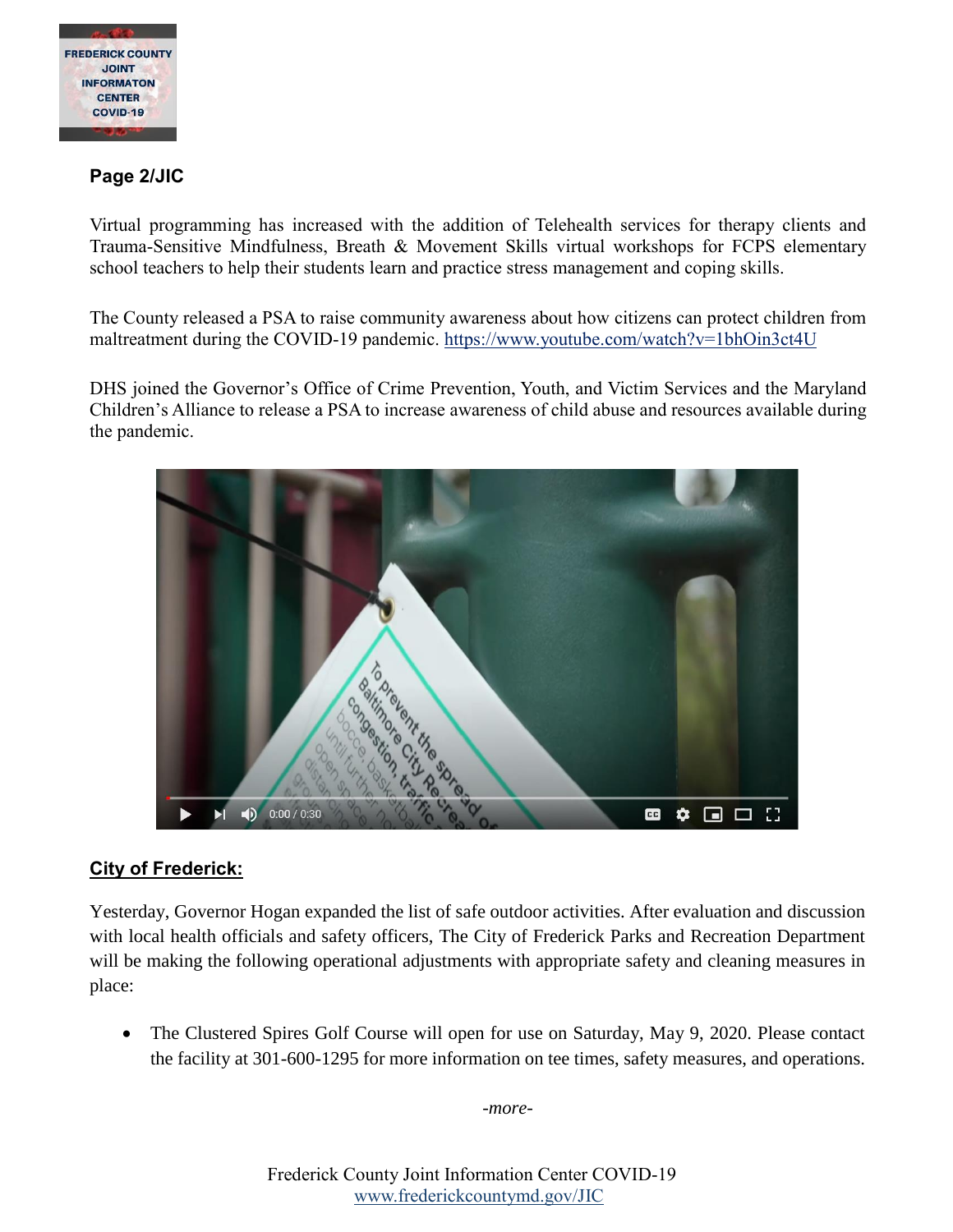

#### **Page 3/JIC**

• Basketball courts, tennis courts, in-line rinks, skate parks, and the dog park will open for use on Friday, May 8, 2020.

As a reminder, the [Governor's Executive Orders](https://governor.maryland.gov/covid-19-pandemic-orders-and-guidance/) on mass gatherings (no gatherings larger than 10 persons) and social distancing are still in effect and should be followed. The community is encouraged to use parks local and adjacent to one's neighborhood to limit non-essential travel.

The following Parks operational adjustments remain:

Playgrounds and pavilions remain closed.

Additional information regarding the City's Parks and Recreation Department is available at [cityoffrederickmd.gov/255/Parks-Recreation.](https://cityoffrederickmd.gov/255/Parks-Recreation) Since declaring a State of Emergency on March 13, 2020, Mayor Michael O'Connor and The City of Frederick have been committed to maintaining operations that are critical to the life, health, and safety of our residents. To stay up to date on the City's response to COVID-19, please visit cityoffrederickmd.gov/covid19 or the City's social media channels.

### **JIC:**

#### **5 Things You Can Do To Avoid a [Coronavirus](https://www.facebook.com/hashtag/coronavirus?epa=HASHTAG) Scam**

- 1. Ignore offers for vaccinations and home testing kits
- 2. Hang up on robocalls
- 3. Watch out for phishing emails and text messages
- 4. Research before you donate
- 5. Stay in the know -- Go to [ftc.gov/coronavirus](https://www.ftc.gov/coronavirus) for more info



-more-

Frederick County Joint Information Center COVID-19 [www.frederickcountymd.gov/JIC](https://frederickcountymd.gov/JIC)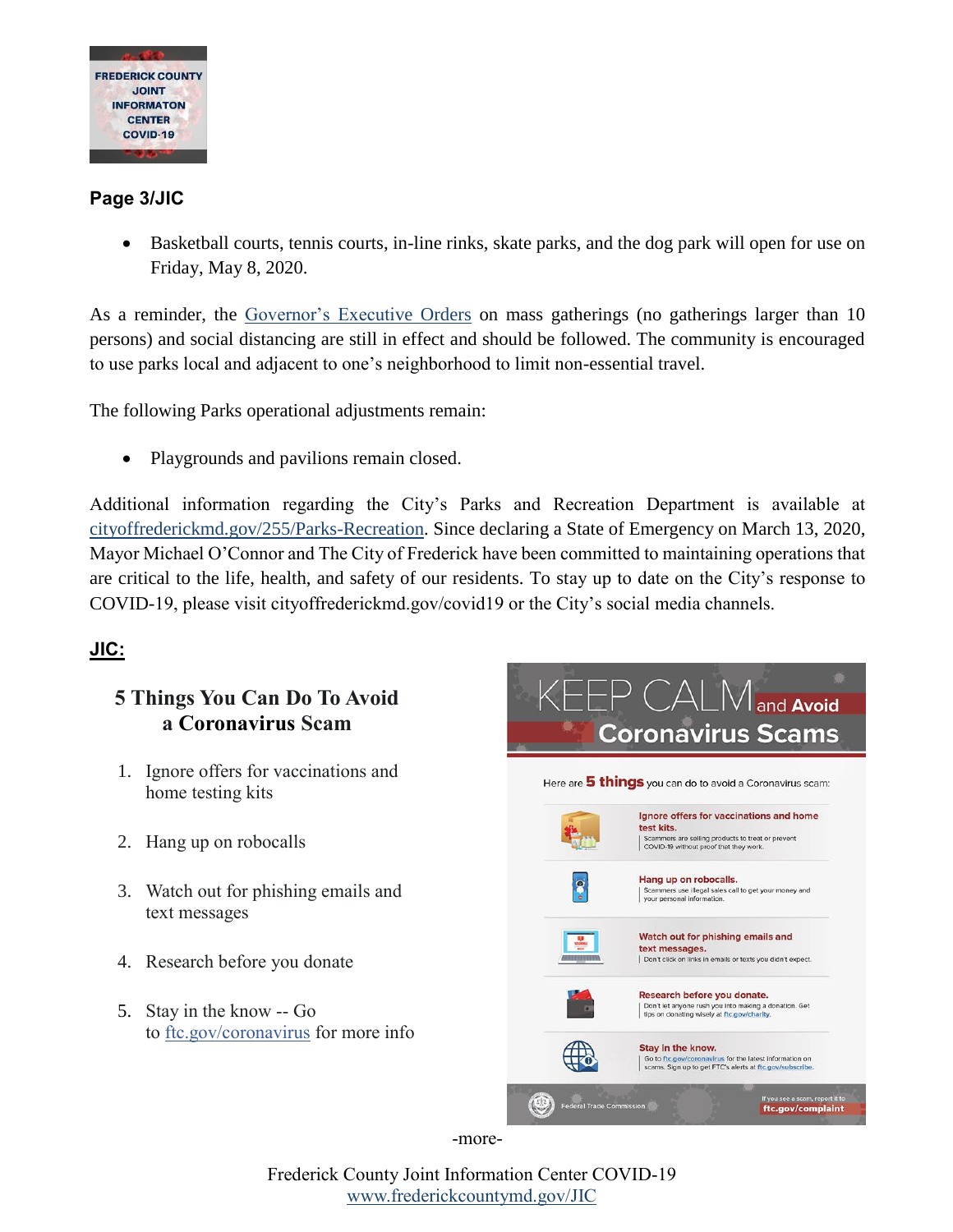

**Page 4/JIC**

#### **Department of Solid Waste Management (DSWM):**

Beginning on Monday, May 11, the DSWM's 9031 Reichs Ford Road facility will resume accepting yard waste collected within Frederick County from residential customers as well as selling mulch and compost. Yard waste must be brought to the main entrance of the facility, as the recycling drop-off center remains closed at this time. To access the facility, customers must comply with social distancing in accordance with Executive Order #20-04-15-01, which requires maintaining six (6) feet or more between people or the use of face coverings.

Normal yard waste guidelines apply (materials must be loose or in paper bags, branches must be less than 6" in diameter and less than 8' in length) and there is no fee to drop off yard waste for recycling. Further information is available at [www.frederickcountymd.gov/3602/Yard-Waste-Recycling.](http://www.frederickcountymd.gov/3602/Yard-Waste-Recycling)

Please note that, as part of the County's efforts to contain the spread of the Covid-19 virus and protect its staff and the public, other facility restrictions remain in place. Currently, only three categories of users may bring other solid waste materials (trash) to the DSWM facility; these are:

- commercial waste haulers
- those that rely on the Reichs Ford Road facility for regular weekly disposal of their homes putrescible/perishable waste
- essential businesses currently allowed to operate under State Executive Orders.

To stay up-to-date on all changes to facility procedures and use during the Covid-19 pandemic, please visit [www.frederickcountymd.gov/8079/COVID-19-FACILITY-RESTRICTIONS.](https://www.frederickcountymd.gov/8079/COVID-19-FACILITY-RESTRICTIONS)

#### **Visit Frederick:**

Visit Frederick is pleased to announce their DINNER DASH VIRTUAL 5K! Get some exercise and support a local business at the same time when you sign up for Visit Frederick's Dinner Dash 5k! Everyone who completes the race will receive a \$20 local restaurant gift card.

1. Sign up for the race by completing the form above and paying your \$28 entry fee. You may choose to sign up for the race only or to also order a **[Frederick County Stronger Together t](https://www.visitfrederick.org/stronger-together/)[shirt](https://www.visitfrederick.org/stronger-together/)**. The race is open to all ages, so feel free to sign up multiple participants.

*-more-*